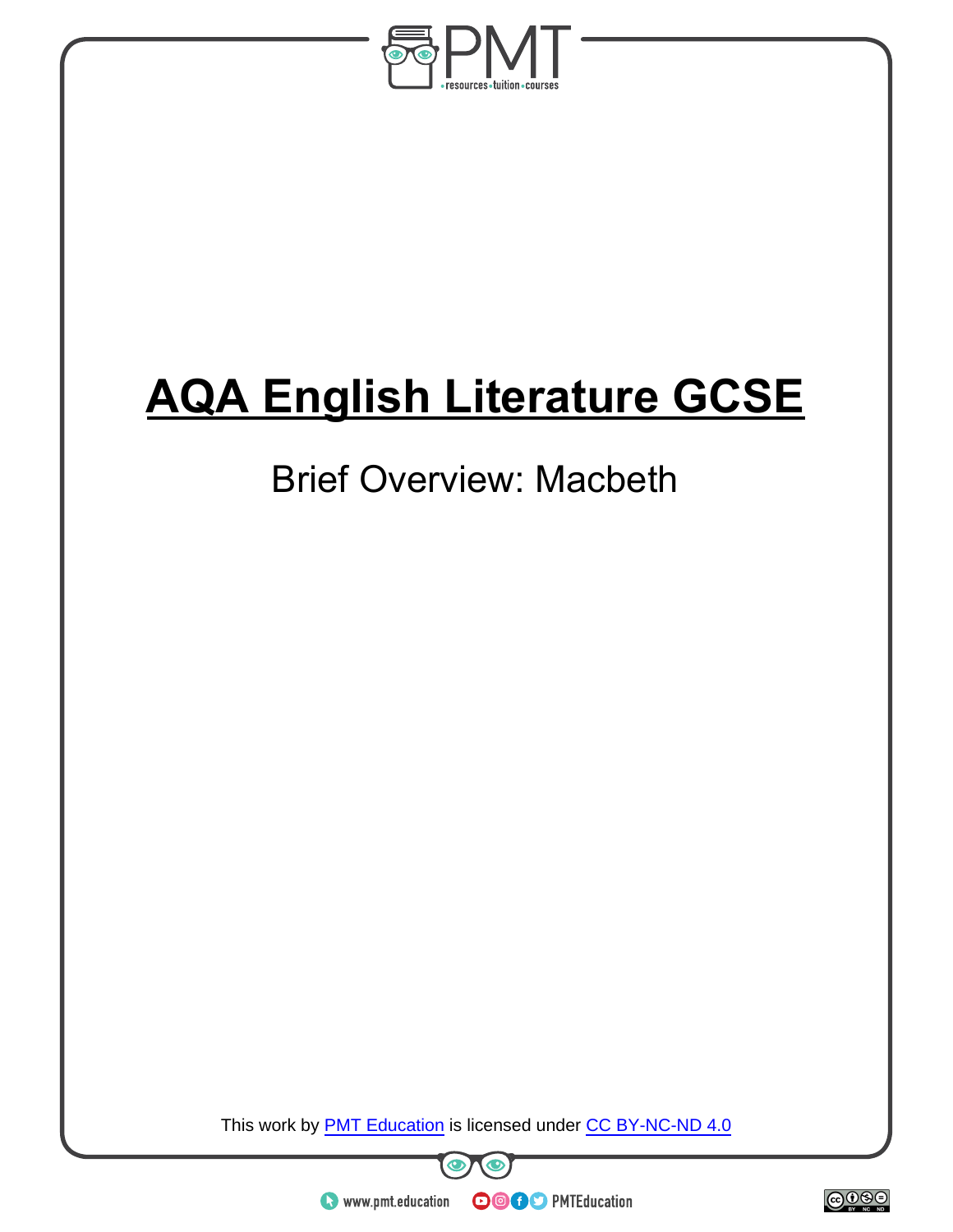

**Brief Overview**

### **Act 1**

**Act 1, Scene 1** - Opens with the three witches meeting, and they arrange to meet Macbeth. This is the first mention of Macbeth in the play. The scene establishes the witches as having power over the events of the play and the characters.

**Act 1, Scene 2** - The Captain gives a report on the battle to Duncan, during which he praises Macbeth. We learn that Macbeth is to be given the Thane of Cawdor's title.

**Act 1, Scene 3** - The witches meet again on a heath, Macbeth and Banquo arrive and meet the witches, who give them both prophecies. Banquo is sceptical, but Macbeth wants to learn more. Macbeth is told that he is now Thane of Cawdor by Ross and Angus.

**Act 1, Scene 4** - When Macbeth and Banquo return to the palace they meet with King Duncan who thanks them for their heroism in the battle. He announces that he will make his son, Malcolm, the next heir to the throne.

**Act 1, Scene 5** - Lady Macbeth reads a letter from Macbeth explaining the witches prophecies, and she doubts that he is strong enough but is determined to help him. When Macbeth arrives home they plan to kill Duncan.

**Act 1, Scene 6** - Banquo and Duncan arrive at Macbeth's castle, and describe it similarly to Eden. Lady Macbeth greets them.

**Act 1, Scene 7** - Macbeth doesn't want to kill Duncan but Lady Macbeth persuades him to by insulting him and his masculinity.

\*\*\*

#### **Act 2**

**Act 2, Scene 1** - Banquo discusses the night and it's unnatural darkness. He has dreamt about the Witches' prophecies and has been tempted by them but has resisted, when Macbeth tries to bribe him he resists again. Macbeth hallucinates and sees a dagger, leading him to kill Duncan. Offstage, Duncan is murdered.

**OOOO** PMTEducation

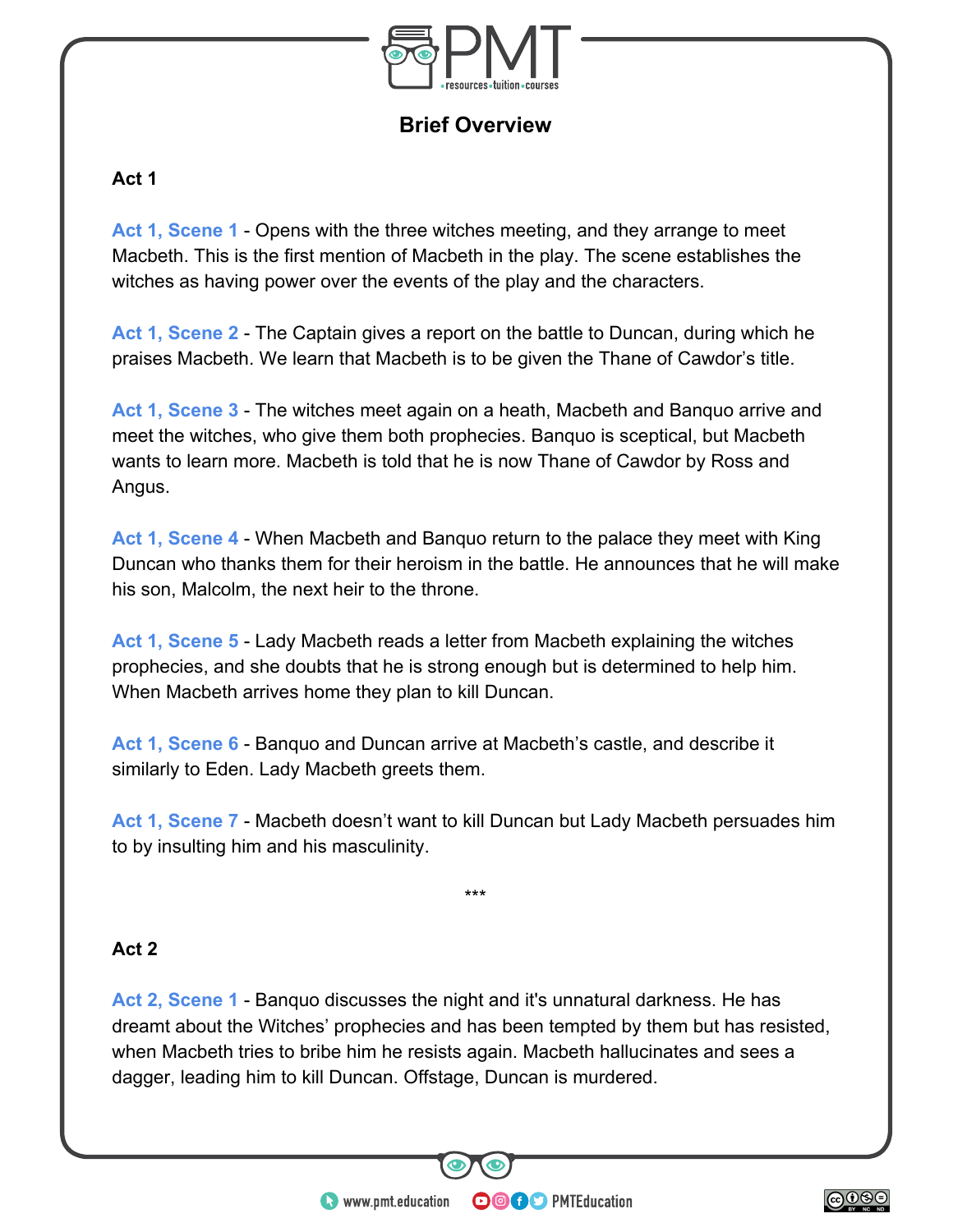

**Act 2, Scene 2** - Lady Macbeth remarks at her ability in planning the murder and drugging the guards. Macbeth returns from killing Duncan, feeling guilty and covered in blood.

**Act 2, Scene 3** - The porter, drunk, likens himself to a porter of hell. He describes sins that mirror Macbeth's actions. Macduff discovers that Duncan is dead, Macbeth and Lady Macbeth fake their shock at this. Duncan's sons, Malcolm and Donalbain, arrive and are told their father has been killed, most likely by his guards. They flee to England and Ireland in fear.

**Act 2, Scene 4** - Ross and an old man discuss the recent events and reflect on the reversal of the natural order. Macbeth is made king by the other lords.

\*\*\*

# **Act 3**

**Act 3, Scene 1** - Banquo reveals he has suspicions about Duncan's death but doesn't say anything, and is invited to a feast by Macbeth. After Banquo leaves, Macbeth thinks about the witches prophecy and realises that Banquo stands in his way of fulfilling them. He then meets with two murderers and plots Banquo's murder.

**Act 3, Scene 2** - Lady Macbeth reveals her concerns about the stability of their reign, and Macbeth discusses his issue of Banquo with her but does not tell her of his plan.

**Act 3, Scene 3** - Banquo is murdered but his son, Fleance, escapes.

**Act 3, Scene 4** - Macbeth hosts a banquet and is told that Banquo has been killed, but Fleance escaped. Macbeth sees Banquo's ghost at the banquet and Lady Macbeth has to take control. The night ends in chaos.

**Act 3, Scene 5** - Witches meet with Hecate, who predicts their next meeting with Macbeth, but tells them that this time he will come of his own accord. She then scolds them for helping Macbeth gain power, telling them to trick him into false security and send him to his doom.

**Act 3, Scene 6** - Lennox and the other lords discuss recent events. Malcolm and Macduff have left for England to raise an army. People are beginning to suspect Macbeth.

**OOOO** PMTEducation

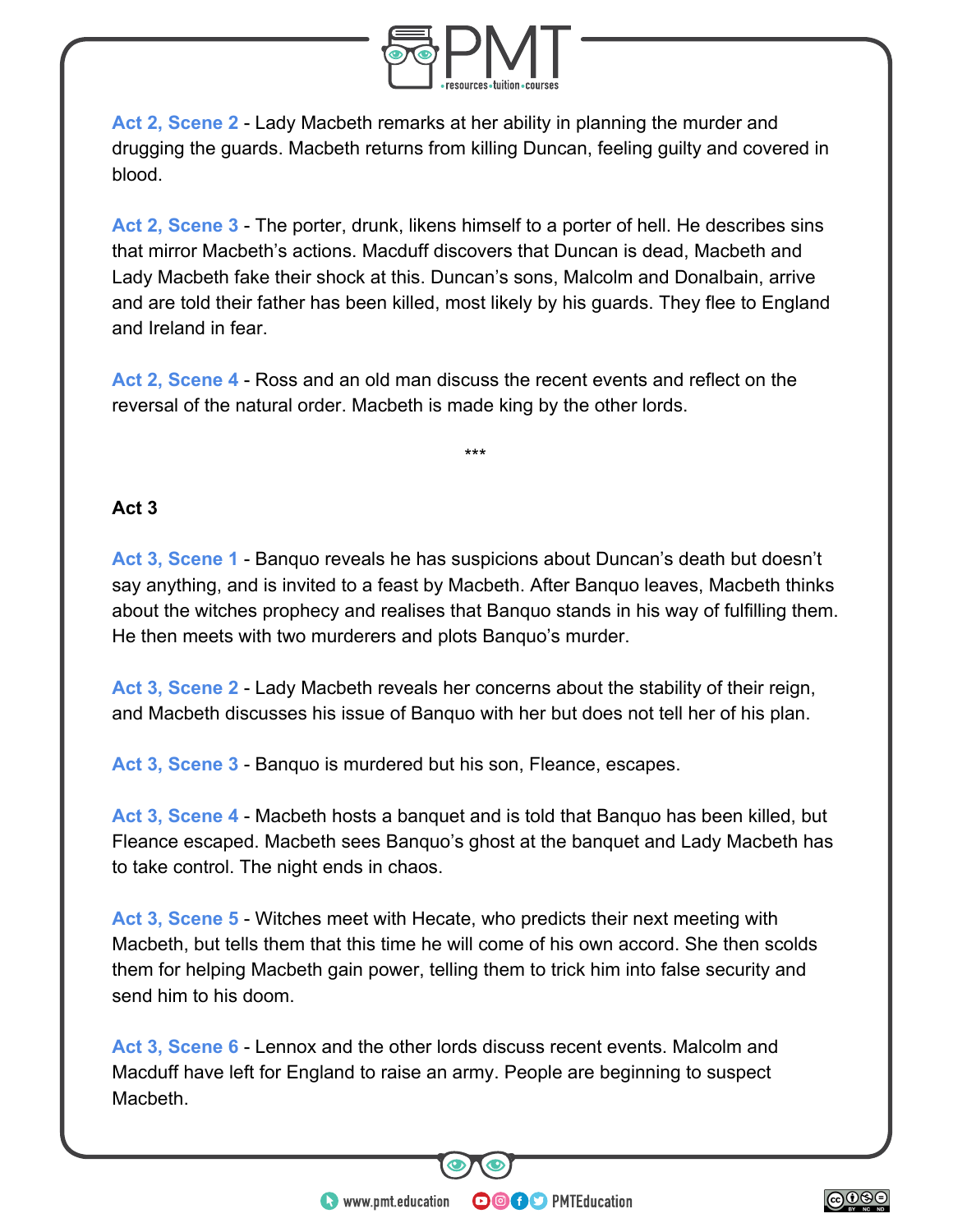

# **Act 4**

**Act 4, Scene 1** - Macbeth meets the witches again and receives three apparitions about his future: to beware of Macduff, that no one of *"woman born"* can harm him, and that he will never be defeated until *"Birnam Wood [come] to high Dunsinane hill"*.

**Act 4, Scene 2** - Lady Macduff describes Macduff as a traitor, saying he has betrayed her by going to England. Macbeth has Lady Macduff and their son killed.

**Act 4, Scene 3** - Malcolm tests Macduff loyalty and decides to trust him. Ross arrives and tells them they need to go back to Scotland. He later tells Macduff that Macbeth has killed his wife and child, Malcolm tells Macduff to take revenge.

**\*\*\***

# **Act 5**

**Act 5, Scene 1** - Lady Macbeth is sleepwalking and obsessively washing her hands (re-enacting the murder and trying to wash the blood off her hands). The doctor comes to visit her but says that she is possessed and he cannot heal her.

**Act 5, Scene 2** - The army is marching towards Dunsinane. Macbeth is going mad.

**Act 5, Scene 3** - Macbeth shows hubris and is cruel to Seyton. The doctor tells him about Lady Macbeth.

**Act 5, Scene 4** - Malcolm tells the army to carry boughs in front of them to disguise their numbers.

**Act 5, Scene 5** - In the middle of battle Macbeth finds out that Lady Macbeth has died. He no longer feels fear. He is told that the woods are moving and there is going to be a siege.

**Act 5, Scene 6** - The army, including Malcolm, Siward, and Macduff, has reached the castle. They reveal themselves from under the branches and blow trumpets.

**Act 5, Scene 7** - Macbeth kills young Siward. Macduff wants to avenge his family so he looks for Macbeth. The castle is being defeated, Macbeth's forces are betraying him.

**OOOO** PMTEducation